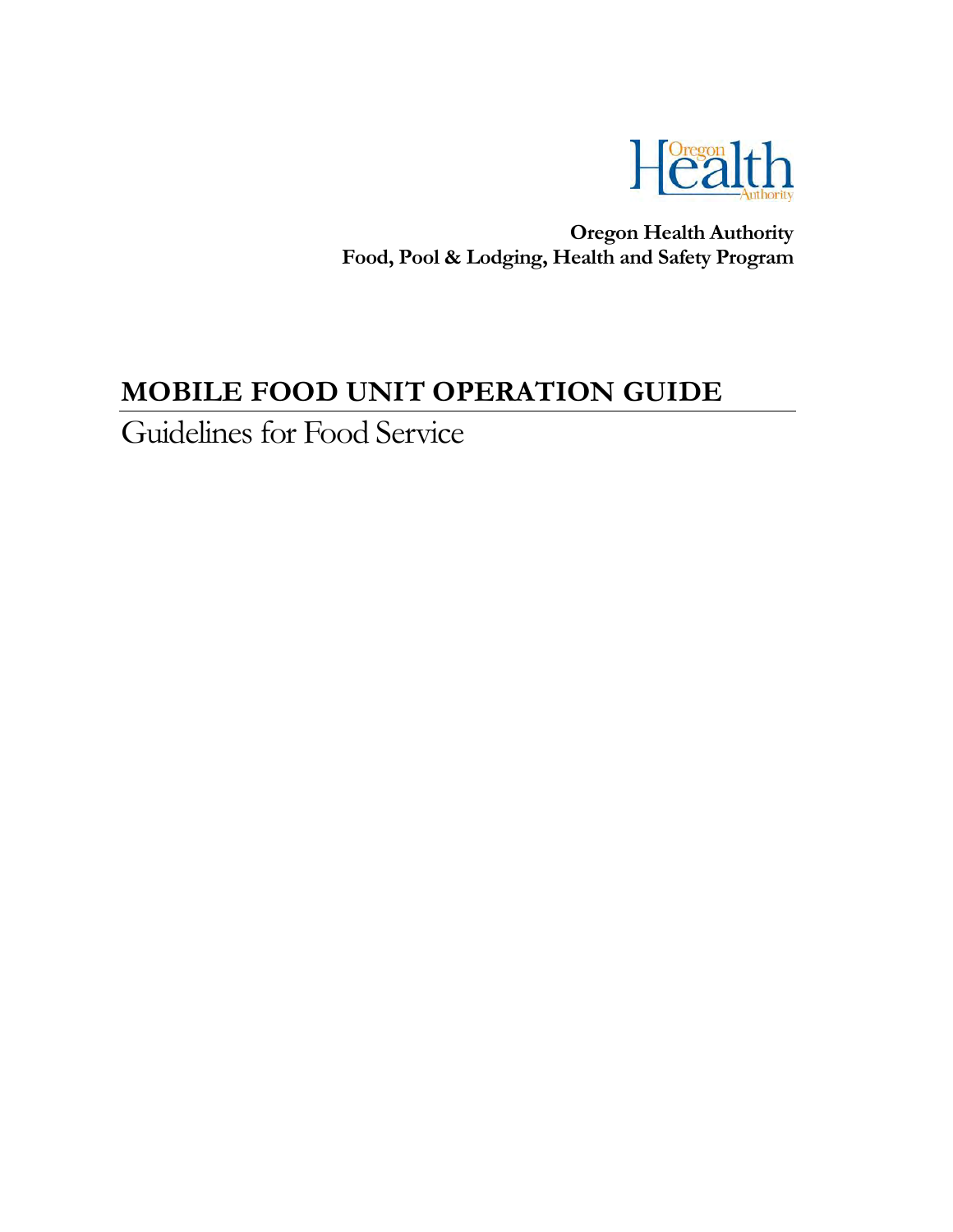# Mobile Food Unit Operation Guide

#### **QUESTIONS?**

**Contact your county health department for information on licensing your mobile unit:** [https://www.oregon.gov/oha/PH/PROVIDERPARTNERRESOURCES/LOCALH](https://www.oregon.gov/oha/PH/PROVIDERPARTNERRESOURCES/LOCALHEALTHDEPARTMENTRESOURCES/Pages/lhd.aspx) [EALTHDEPARTMENTRESOURCES/Pages/lhd.aspx](https://www.oregon.gov/oha/PH/PROVIDERPARTNERRESOURCES/LOCALHEALTHDEPARTMENTRESOURCES/Pages/lhd.aspx)

> Oregon Health Authority Foodborne Illness Prevention Program 800 NE Oregon Street, Suite 640 Portland, OR 97232

[www.healthoregon.org/foodsafety](http://www.healthoregon.org/foodsafety)

Rev 4/2022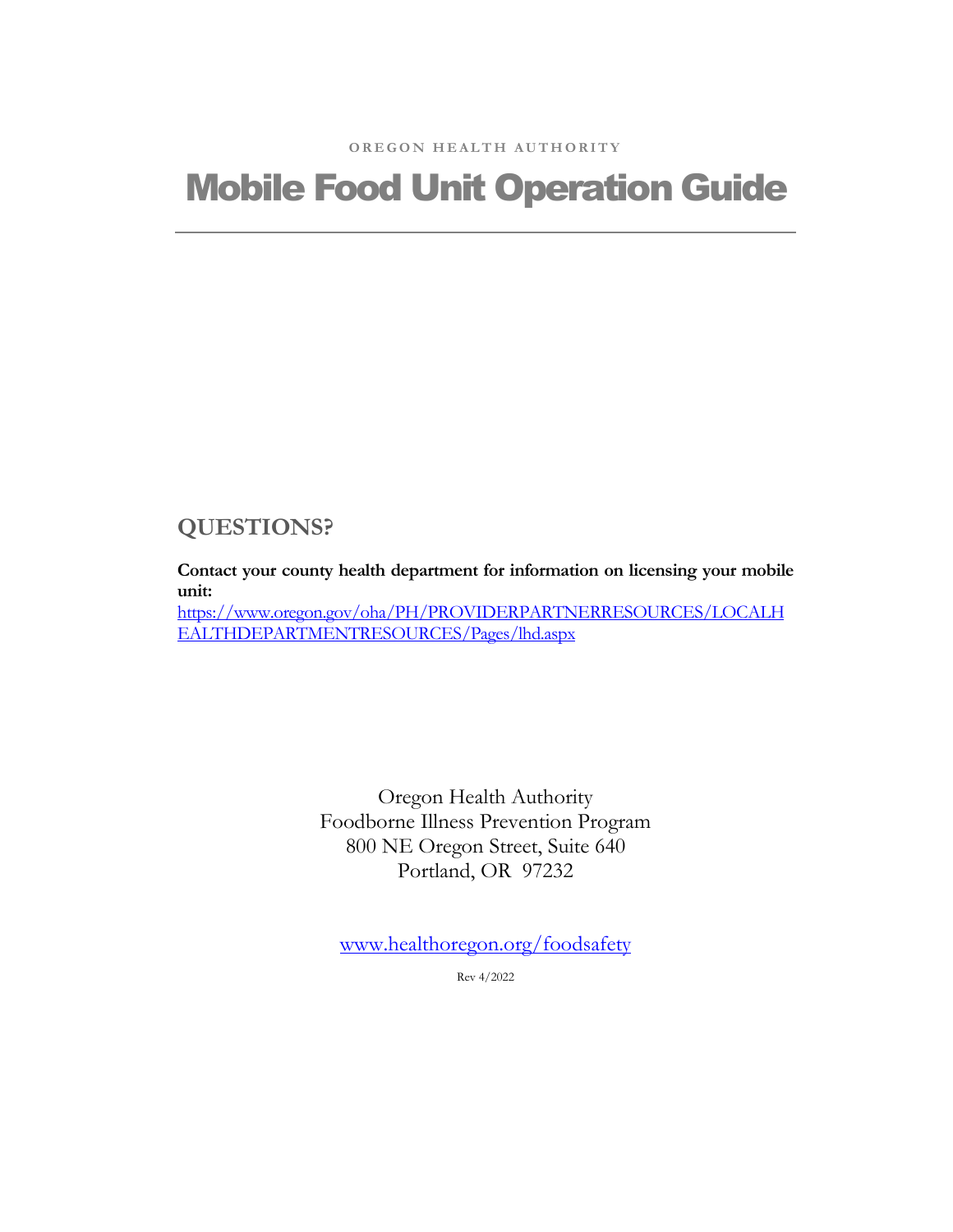# **Table of Contents**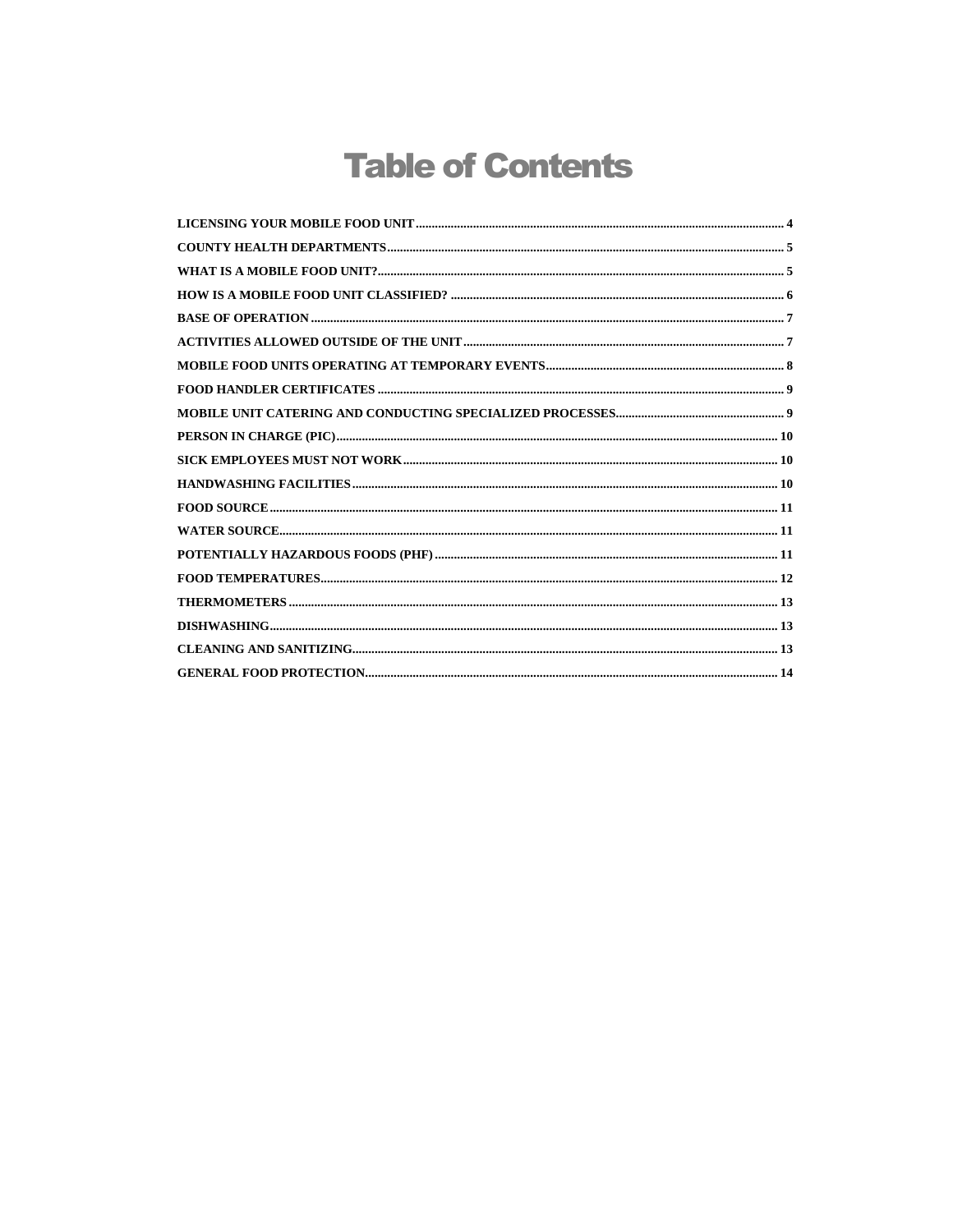# Chapter 1

# Mobile Food Unit Operation **Guide**

# **A summary of the Food Sanitation Rules relating to mobile food units**

he Mobile Food Unit Operational Guide is intended to help you set up and operate your mobile food unit in a sanitary and safe manner. By focusing on critical food safety practices, you will reduce the possibility of foodborne illness. While this document contains some detailed information about the rules for the construction and operation of mobile food units, it does not contain all the requirements for your unit. Unless otherwise noted, sections of the Food Sanitation Rules, Oregon Administrative Rules (OAR) 333-150-0000 are provided for you to obtain specific rule requirements. The Oregon Food Sanitation Rules [www.healthoregon.org/foodsafety.](http://www.healthoregon.org/foodsafety) T

## <span id="page-3-0"></span>Licensing Your Mobile Food Unit

**A license is required**. Before a Mobile Food Unit is licensed, it must go through a plan review with the local Environmental Health Department. Prior to licensing, there may be other agencies from which you will be required to obtain approvals. These include, but are not limited to planning (zoning), Fire Marshall, and other city or county authorities. Oregon law requires that all food service activities open to the public be licensed PRIOR to operation.

**Maintain the unit as approved.** Mobile food units must be maintained and operated as originally designed and approved. Units that have been modified without approval must revert to the approved design and operation. If a mobile unit operates in a county other than where it is licensed, the operator is required to notify the health department in the county where it has moved prior to operating.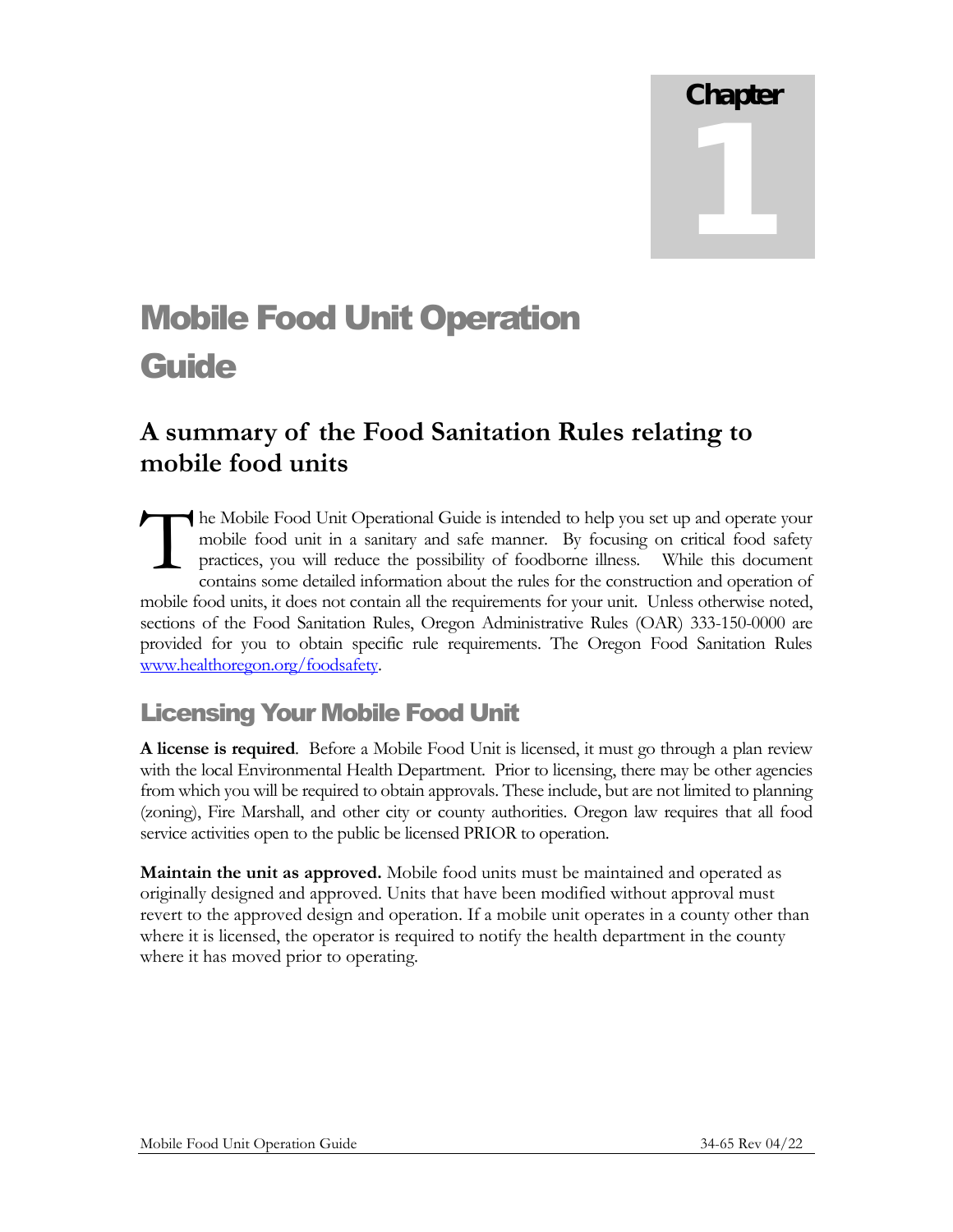# <span id="page-4-0"></span>County Health Departments

**Contact your county health department** early in your planning process. Determine what county you will be operating your mobile unit. The county's environmental health program contact information can also be found at this website or in the table below: [https://www.oregon.gov/oha/PH/PROVIDERPARTNERRESOURCES/LOCALHEALTH](https://www.oregon.gov/oha/PH/PROVIDERPARTNERRESOURCES/LOCALHEALTHDEPARTMENTRESOURCES/Pages/lhd.aspx) [DEPARTMENTRESOURCES/Pages/lhd.aspx](https://www.oregon.gov/oha/PH/PROVIDERPARTNERRESOURCES/LOCALHEALTHDEPARTMENTRESOURCES/Pages/lhd.aspx)

| Baker        | 541-473-5186 | Lake         | 541-947-6045 |
|--------------|--------------|--------------|--------------|
| Benton       | 541-766-6841 | Lane         | 541-682-4480 |
| Clackamas    | 503-655-8384 | Lincoln      | 541-265-4127 |
| Clatsop      | 503-325-8500 | Linn         | 541-967-3821 |
| Columbia     | 503-397-7210 | Malheur      | 541-473-5186 |
| Coos         | 541-266-6720 | Marion       | 503-588-5346 |
| Crook        | 541-447-8155 | Morrow       | 541-278-6394 |
| Curry        | 541-425-7545 | Multnomah    | 503-988-3400 |
| Deschutes    | 541-322-7400 | Polk         | 503-623-9237 |
| Douglas      | 541-440-3574 | Sherman-NCPH | 541-506-2753 |
| Gilliam-NCPH | 541-506-2753 | Tillamook    | 503-842-3943 |
| Grant        | 541-620-0965 | Umatilla     | 541-278-6394 |
| Harney       | 541-620-0965 | Union        | 541-962-8818 |
| Hood River   | 541-387-6885 | Wallowa      | 971-673-0442 |
| Jackson      | 541-774-8206 | Wasco-NCPH   | 541-506-2753 |
| Jefferson    | 541-475-4456 | Washington   | 503-846-8722 |
| Josephine    | 541-474-5325 | Wheeler      | 541-620-0965 |
| Klamath      | 541-883-1122 | Yamhill      | 503-434-7525 |

#### <span id="page-4-1"></span>What is a Mobile Food Unit?

A mobile food unit is any vehicle that is self-propelled, or can be pulled or pushed down a sidewalk, street, highway, or waterway. Food may be prepared or processed on this vehicle, and the vehicle is used to sell and dispense food to the ultimate consumer. Mobile food units must be secured and protected from contamination when not in operation. Mobile food units have no size limit, but they must meet the following requirements:

**Wheels**: Mobile units must be mobile at all times during operation. The unit must be on wheels that are functional and appropriate for the type of unit at all times.

**Designed in One Piece:** Mobile food units must be designed and constructed to move as a single piece. Mobile units may not be designed to be assembled at the operating location. 333-162-0020

**Integral:** The unit and all operations and equipment must be integral to the unit. This does not preclude the use of one outdoor cooking unit such as a BBQ with a Class IV unit.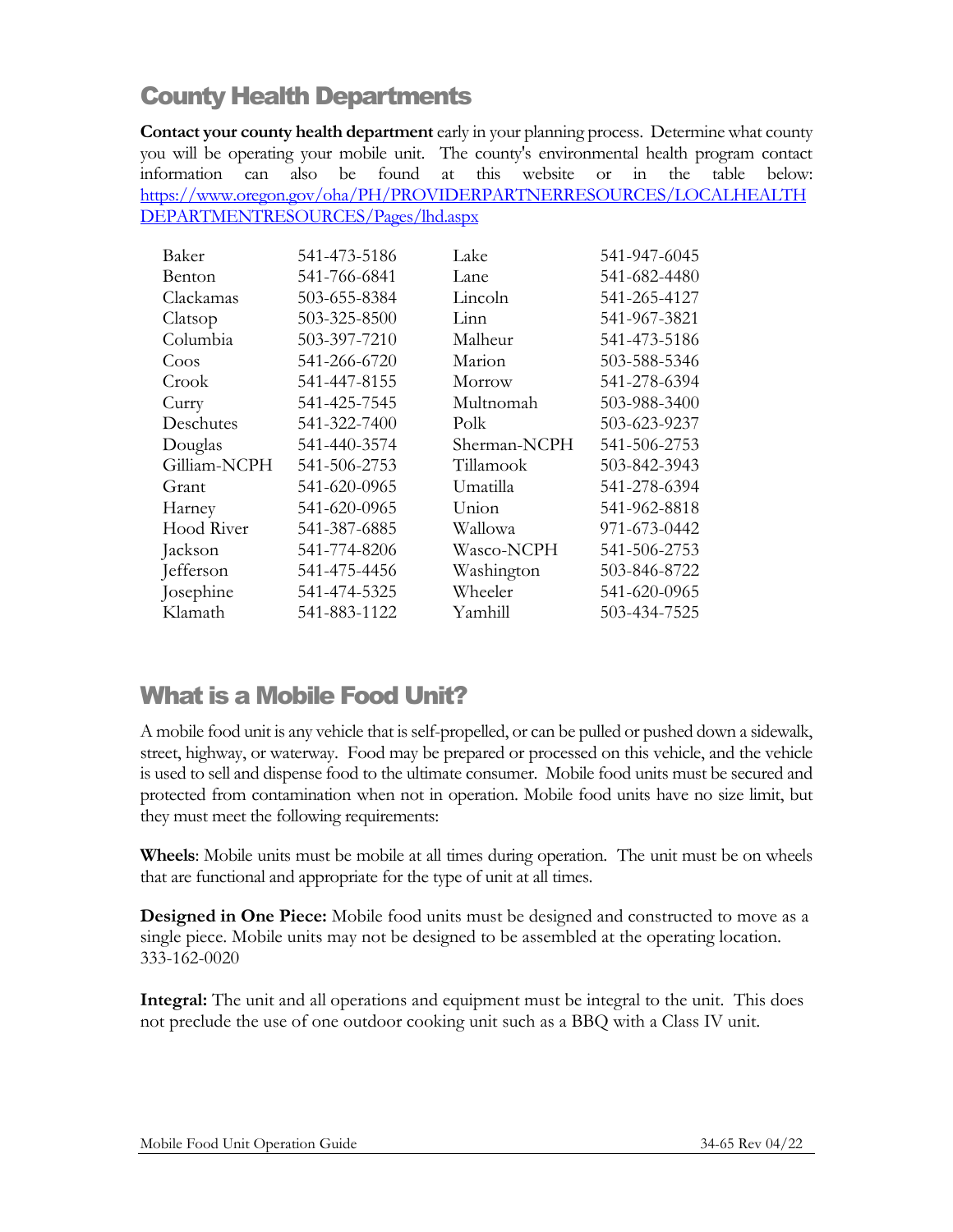**Water and Sewer Capacity:** Potable water tanks must be designed to be accessible and translucent to determine cleanliness and cleaned at least every 6 months. The tanks must accommodate the amount of water needed for the operation of the unit including at least 30 gallons for dishwashing, 5 gallons for handwashing, and additional gallonage needed for food preparation and cleaning. The waste tank must be a minimum of 15% greater than the freshwater tank. A mobile food unit may connect to water and sewer if it is available at the operating location. If the unit cannot connect directly to the sewer, then the unit may not connect to the public water system. The water and sewer tanks may not be removed from the unit even if water and sewer are available. 5-305.11

**Water Pressure:** All sinks must provide water under pressure of a least 20 PSI or provide for a continuous flow of water. Gravity fed is not allowed.

# <span id="page-5-0"></span>How is a Mobile Food Unit Classified?

There are four types of mobile food units. The mobile food unit classifications are based on the menu. A mobile food unit can serve menu items within its classification number or below (see Table 1). For example, a Class III unit may also sell items allowed under Class II and I.

- **Class I** These units can serve only intact, packaged foods and non-potentially hazardous beverages. No preparation or assembly of foods or beverages may take place on the unit. Non-potentially hazardous beverages may be provided from covered urns or dispenser heads only. No dispensed ice is allowed.
- **Class II** These units may serve foods allowed under Class I and provide hot and cold holding display areas from which unpackaged foods are displayed. Selfservice by customers of unpackaged food is not allowed. Preparation, assembly or cooking of foods is not allowed on this unit.
- **Class III** These units may serve any food item allowed under Class II, and may cook, prepare, and assemble food items on the unit. However, cooking of raw animal food on the unit is not allowed.
- **Class IV** These mobile food units may serve a full menu.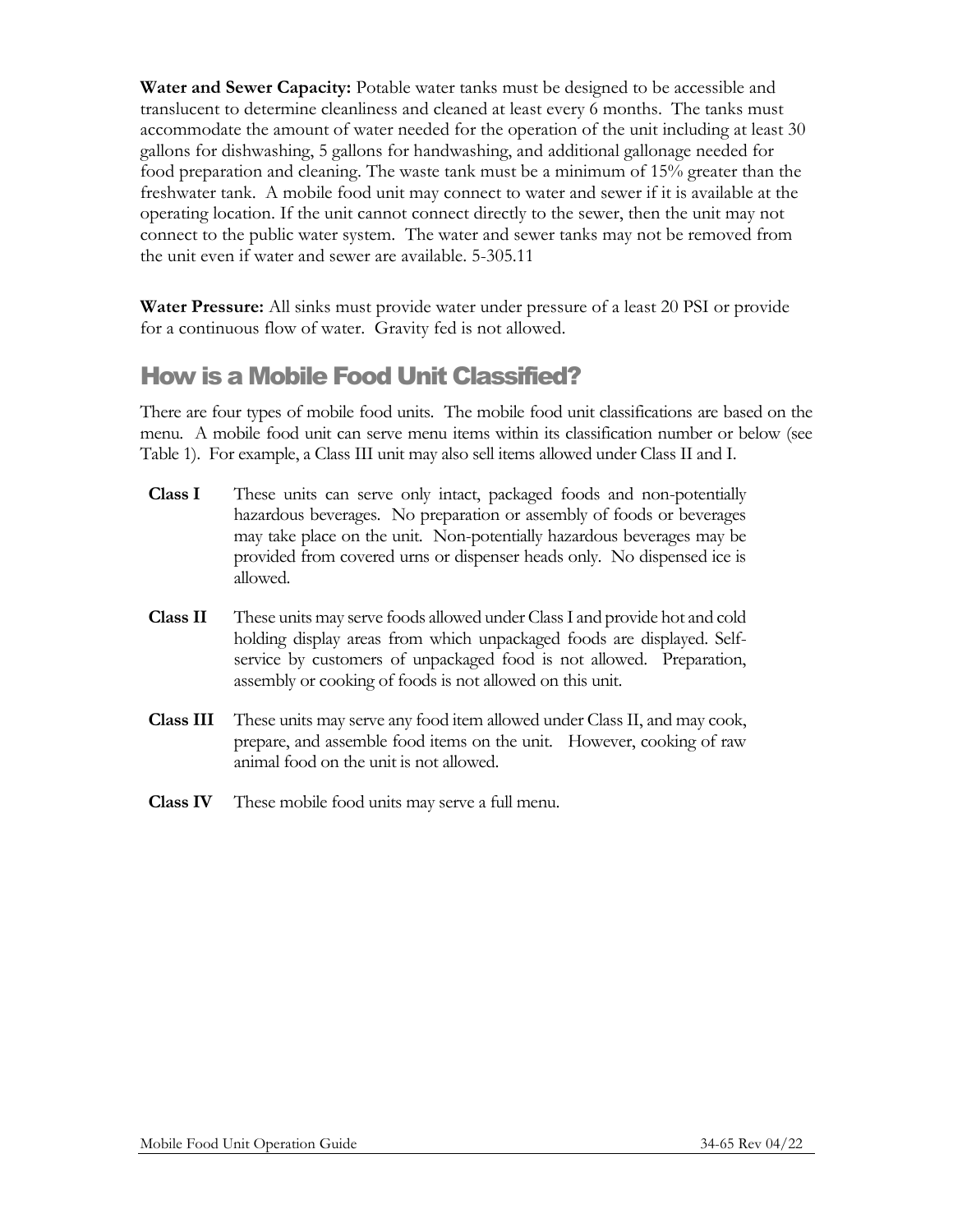| Requirements                          | Class I                                         | Class II                               | <b>Class III</b>                                  | <b>Class IV</b>       |
|---------------------------------------|-------------------------------------------------|----------------------------------------|---------------------------------------------------|-----------------------|
| Water Supply Required                 | No                                              | Yes                                    | Yes                                               | Yes                   |
| Handwashing System Required           | No                                              | Yes <sup>1</sup>                       | Yes <sup>1</sup>                                  | Yes <sup>1</sup>      |
| Dishwashing Sinks Required            | $\rm No$                                        | No <sup>2</sup>                        | $Yes - Or$<br>Licensed<br>Commissary <sup>2</sup> | Yes <sup>2</sup>      |
| Assembly or Preparation<br>Allowed    | No                                              | $\rm No$                               | Yes                                               | Yes                   |
| Cooking Allowed                       | No                                              | No                                     | Yes <sup>3</sup>                                  | Yes                   |
| Off-Unit Cooking Operation<br>Allowed | No                                              | No                                     | No                                                | Yes                   |
| Restroom Required                     | Yes                                             | Yes                                    | Yes                                               | Yes                   |
| Examples                              | Prepackaged<br>Sandwiches/<br>Dispensed<br>Soda | Service of<br>Unpackaged<br>Food Items | Espresso/<br>Hot Dogs                             | No Menu<br>Limitation |

#### **Table 1: Mobile Food Unit General Requirements and Limitations**

<sup>1</sup>The handwashing system must be plumbed to provide hot and cold or tempered running water and a minimum of 5 gallons of water must be dedicated for handwashing.

<sup>2</sup>Must provide a minimum of 30 gallons of water for dishwashing or twice the capacity of the three compartment sinks, if provided.

<sup>3</sup>May only cook foods that are not potentially hazardous when raw (rice, pasta, etc.). Animal foods must be pre-cooked.

# <span id="page-6-0"></span>Base of Operation

Mobile food units must operate from a base of operation or be fully self-contained. The regulatory authority will determine whether self-contained mobile food units can operate without a base of operation. To do so, the units must contain all the equipment and utensils that a commissary would provide. A mobile food unit may not serve as a commissary for another mobile food unit. Base of Operation

# <span id="page-6-1"></span>Activities Allowed Outside of the Unit

All operations and equipment must be an integral part of the mobile food unit unless your proposed activity meets one of the three exceptions and specific conditions are met. The three exceptions are the use of a cooking unit, customer seating, and auxiliary storage.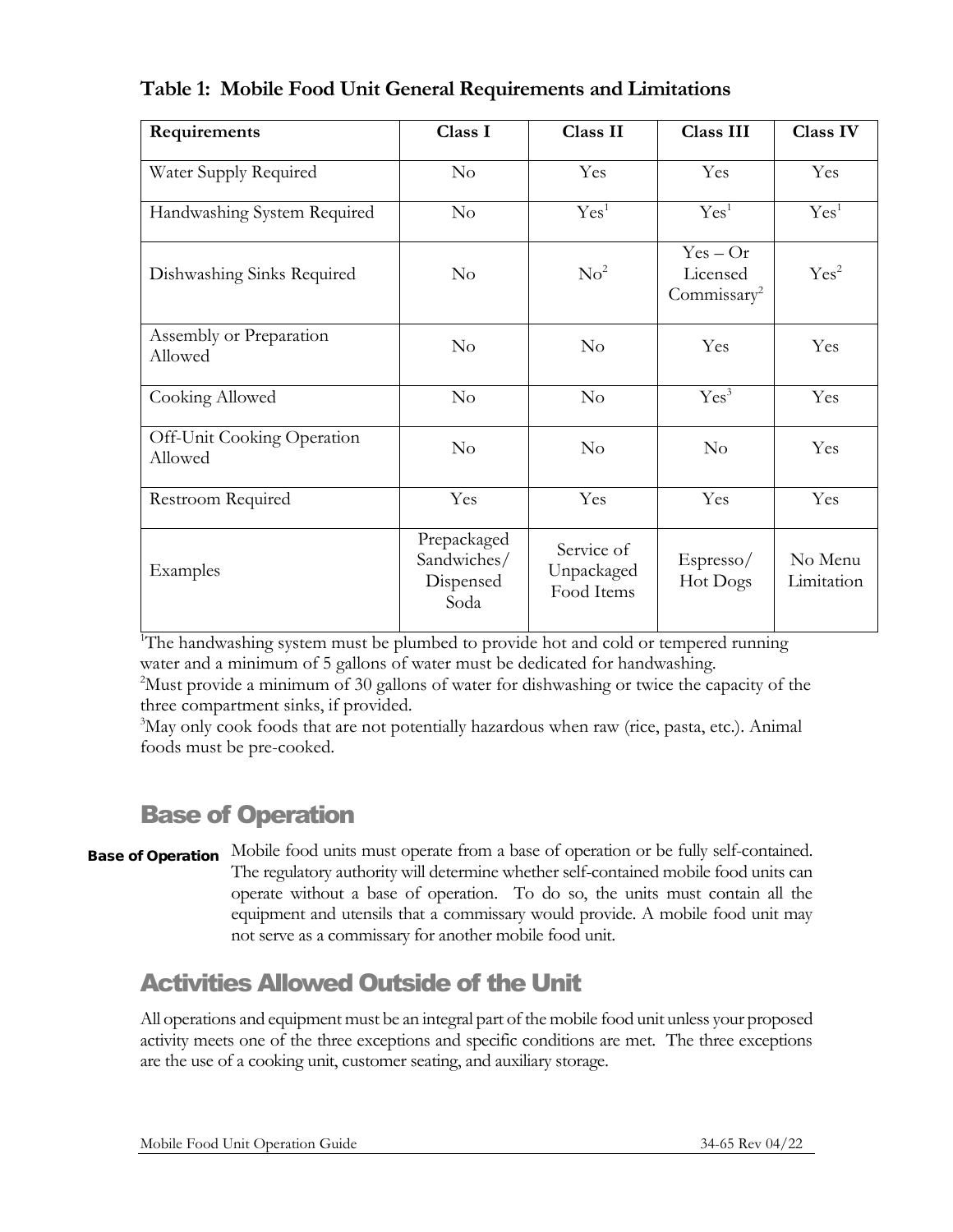| Cooking Unit                               | Class IV mobile food units may use <b>one</b> cooking unit, such as a BBQ or pizza<br>oven that is not integral to the unit. The cooking unit may not be a flat top grill,<br>griddle, vertical rotating spit, wok, steamtable, stovetop, oven, or similar<br>cooking device. The cooking unit must be able to move with the unit.<br>A Class IV mobile food unit may use a cooking unit when:<br>It is in close proximity to the mobile food unit<br>It is used only for cooking. Processing, portioning, preparation, or assembly |
|--------------------------------------------|-------------------------------------------------------------------------------------------------------------------------------------------------------------------------------------------------------------------------------------------------------------------------------------------------------------------------------------------------------------------------------------------------------------------------------------------------------------------------------------------------------------------------------------|
|                                            | of food must be conducted from inside the mobile food unit                                                                                                                                                                                                                                                                                                                                                                                                                                                                          |
|                                            | A handwashing system must be provided adjacent to the cooking unit.                                                                                                                                                                                                                                                                                                                                                                                                                                                                 |
| Seating for<br>Customers                   | Operators may provide seating for customers if restrooms are readily accessible within<br>500 feet of the mobile food unit (6-402.11). The restroom must have a handwashing<br>facility that provides hot and cold running water, soap, and paper towels or air dryer.<br>When seating is provided, mobile food units must provide a garbage container for<br>customers.                                                                                                                                                            |
| Shelves, Tables<br>and Off-Unit<br>Display | Shelves or tables that are integral to the unit may be used to display non-potentially<br>hazardous condiments and customer single-use articles such as napkins and plastic<br>utensils. Mobile food units may display commercially packaged, non-potentially<br>hazardous food items, such as cans of soda or bags of chips, off the unit if they are<br>limited to what might be sold during a typical meal period.                                                                                                               |
| Auxiliary storage                          | Auxiliary storage shall be limited to an amount that can be used in a<br>day's operation and stored in such a manner as to prevent contamination or<br>infestation (water-tight covered containers). At the end of the day, items must<br>be placed in the unit or a licensed warehouse. No self-service, assembly or<br>preparation activities may occur from the auxiliary storage container.                                                                                                                                     |
|                                            | Refrigerators and freezers may not be placed outside the unit and must be in the<br>unit or in a licensed warehouse. Handling of unpackaged foods, dishwashing<br>and ice making are <b>prohibited</b> in a warehouse.                                                                                                                                                                                                                                                                                                              |

#### <span id="page-7-0"></span>Mobile Food Units Operating at Temporary Events

Events include fairs, carnivals, circuses, festivals, concerts, or any other temporary public gathering. As a licensed mobile food unit, you may operate as a single-event temporary restaurant as specified under ORS 624.650. If you are operating at a temporary event that you may utilize off-unit tables and display areas for non-potentially hazardous foods and dispensed beverages, condiments, and single-service articles such as napkins and utensils. However, the off-unit tables and display areas allowed under this rule may not be used to conduct activities such as food preparation, assembly, or cooking. In addition, the display or dispensing of potentially hazardous foods is not allowed. Mobile food units that place equipment or conduct operations outside the unit that are beyond those allowed in this rule must obtain a single-event temporary restaurant license from the county where the event will be held.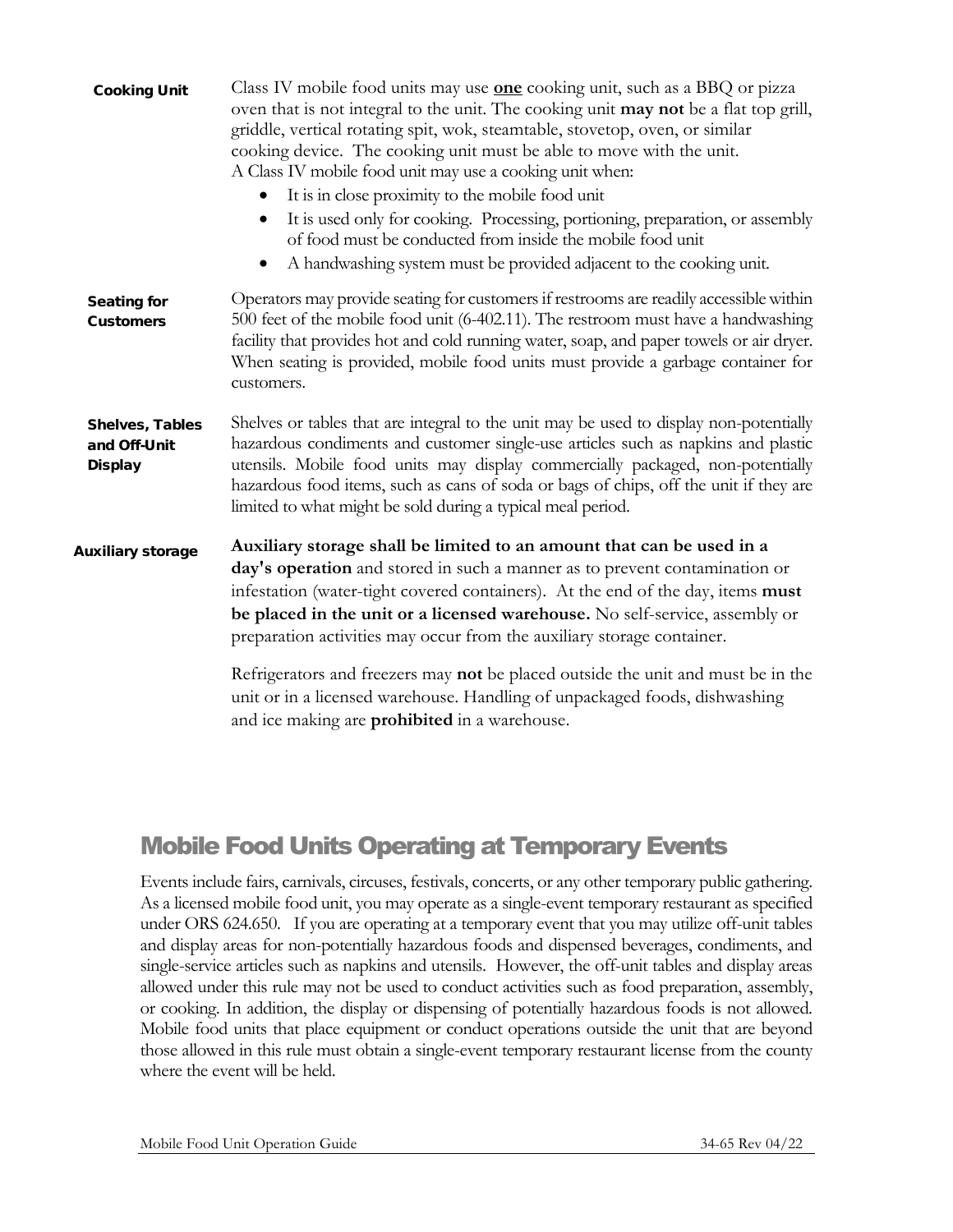# <span id="page-8-0"></span>Food Handler Certificates

All food service workers must obtain a food handler certificate. For more information on how to obtain a food handler certificate, contact your County Health Department or go to: <https://www.orfoodhandlers.com/eMain.aspx>

# <span id="page-8-1"></span>Mobile Unit Catering and Conducting Specialized

#### Processes

Catering without a commissary and conducting a special process (canning, reduced oxygen packaging, etc.) would need to be approved by OHA prior to starting (333-162-0030). Because these activities require additional space and equipment and have some additional food safety concerns, they have additional requirements. There is more information on the special processes and application information online at:

[https://www.oregon.gov/oha/PH/HEALTHYENVIRONMENTS/FOODSAFETY/Pag](https://www.oregon.gov/oha/PH/HEALTHYENVIRONMENTS/FOODSAFETY/Pages/variance.aspx) [es/variance.aspx](https://www.oregon.gov/oha/PH/HEALTHYENVIRONMENTS/FOODSAFETY/Pages/variance.aspx)

Mobile units conducting special processes are also required to have a commissary to support these activities (Chapter 3-502.11).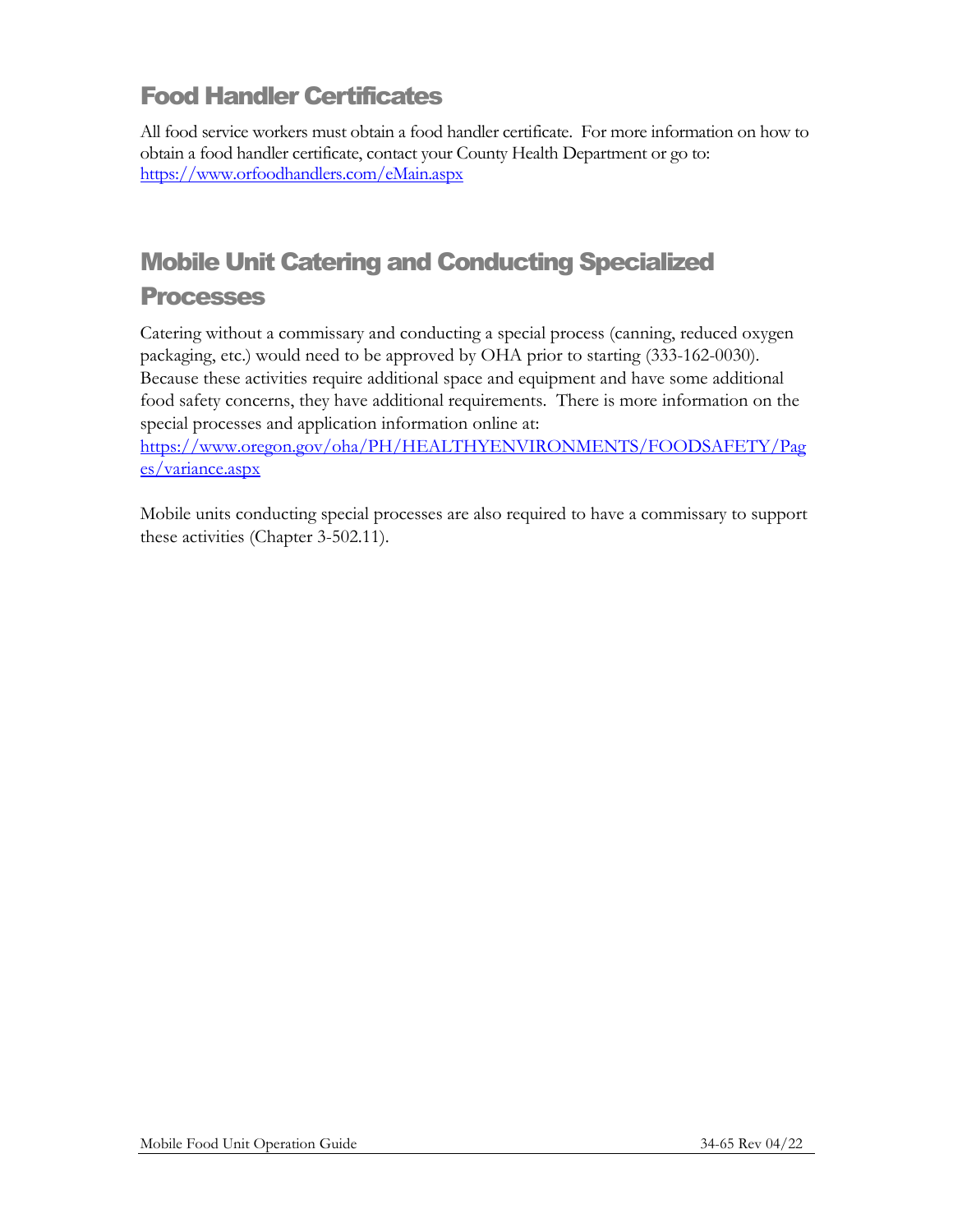# Chapter 2

# Food Sanitation Requirements

# <span id="page-9-0"></span>Person In Charge (PIC)

Someone at your mobile unit must be in charge during all hours of operation. This person is responsible for knowing the food sanitation rules and the procedures within your unit. This person needs to be able to provide employees with information they need to perform their job. The Person In Charge (PIC) must inform employees to notify the PIC when the employee is experiencing fever, sore throat, or gastrointestinal symptoms such as vomiting, diarrhea, and nausea. The PIC must have the authority to send an employee home (Sections 2-101.11; 2-201.12). The PIC must also be able to describe the major food allergens and the symptoms that they could cause if a customer had an allergic reaction.

The person in charge is required to demonstrate knowledge of rules applicable to the food service operation. Demonstration of knowledge can be met by obtaining a food manager training certificate, having no critical violations, or by correctly answering the inspector's food safety questions. Critical violations are violations that are known to cause foodborne illness. See [www.healthoregon.org/foodsafety/f](http://www.healthoregon.org/foodsafety/)or approved food manager certificates.

## <span id="page-9-1"></span>Sick Employees Must Not Work

Any person, who is infected with a communicable disease, has vomiting, abdominal cramps or diarrhea must **not** work in food service until the person is completely free from symptoms (Section 2-201.11). Employees with undiagnosed vomiting and diarrhea may not return to work for at least 24 hours after symptoms have gone. Employee Illness

> Infected sores or cuts on employee hands must have a watertight cover such as a finger cot that protects the lesion and a single-use-non-latex glove is worn. Infected sores or cuts on other parts of the body, such as the arms, need to be covered by a dry clean tight-fitting bandage. Latex gloves are prohibited (Section 3-304.15).

## <span id="page-9-2"></span>Handwashing Facilities

Handwashing facilities must have warm running water, dispensed soap, paper towels, and a wastebasket. (Sections 6-301.11; 6-301.12; 6-301.20; 6-302.11). Class II, III and IV mobile units must be plumbed to provide hot and cold running water.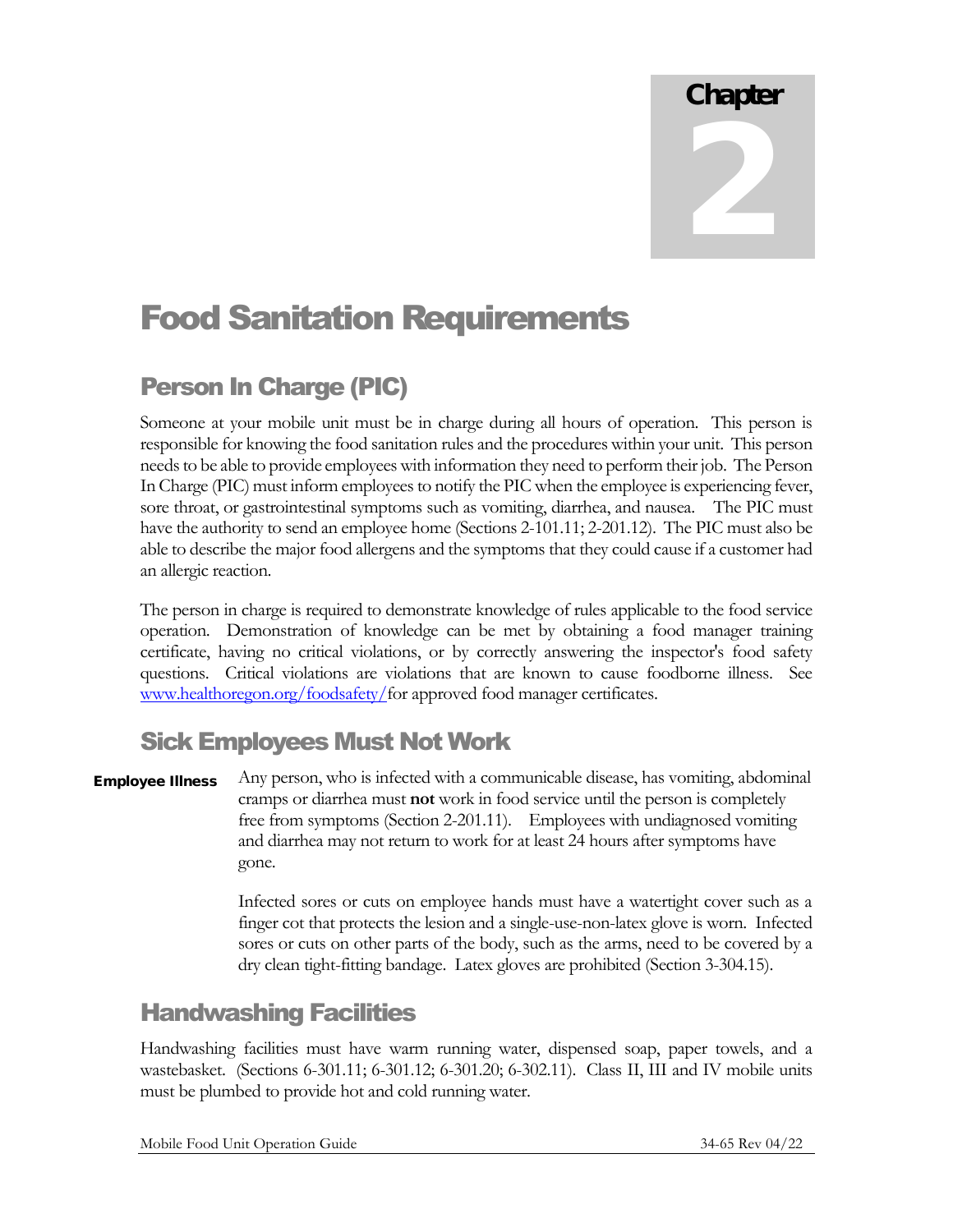Wash Hands

When and How to Handwashing is very important when working with food and drinks. Handwashing removes microorganisms that are known to cause illness. Food workers need to wash hands between changing tasks, after handling raw meats, and anytime hands may have been contaminated. The best way to wash hands is to scrub for about 20 seconds with warm running water and soap. Rinse and dry hands with paper towels (Sections 2-301.12; 2-301.14; 2-301.15).

> A double handwash is required whenever you enter the unit, after using the restroom, after smoking, and anytime hands become contaminated with body fluids. A double handwash requires you to lather hands with soap and warm water for approximately 20 seconds, rinse, and repeat a second time. Dry hands with paper towel. A double handwash is to prevent the spread of diseases that workers might have even though they are not yet showing the symptoms (Section 2-301.13).

### <span id="page-10-0"></span>Food Source

All food products must be wholesome and free of spoilage, microorganisms, toxic chemicals, and other harmful substances that can make people sick. All food products must be prepared, stored, handled, or displayed so that it is safe for people to eat (Sections 3-201.11 thru 3-201.17).

Home canned or home processed foods are not allowed. All food must either be prepared in the unit or obtained from an approved source. Home-prepared foods must not be stored on the unit or served to the public. The only alternative to preparing the food in the unit is to prepare the food in an approved licensed facility such as a commissary. If you plan to prepare food off the unit, a separate commissary license is required.

# <span id="page-10-1"></span>Water Source

All water used in the mobile food unit must be from an approved public water system. A mobile food unit may also use commercially bottled water (Sections 5-1; 5-2; 5-3).

# <span id="page-10-2"></span>Potentially Hazardous Foods (PHF)

Potentially hazardous foods are:

- Food of an animal origin (raw or cooked)
- Cooked plant products
- Raw seed sprouts, cut melons, garlic and oil mixtures, cut leafy greens and tomatoes

Examples: hamburgers, tacos, hot dogs, spaghetti, chili, cooked rice, cooked potatoes, and cooked beans (Section 1-201.10).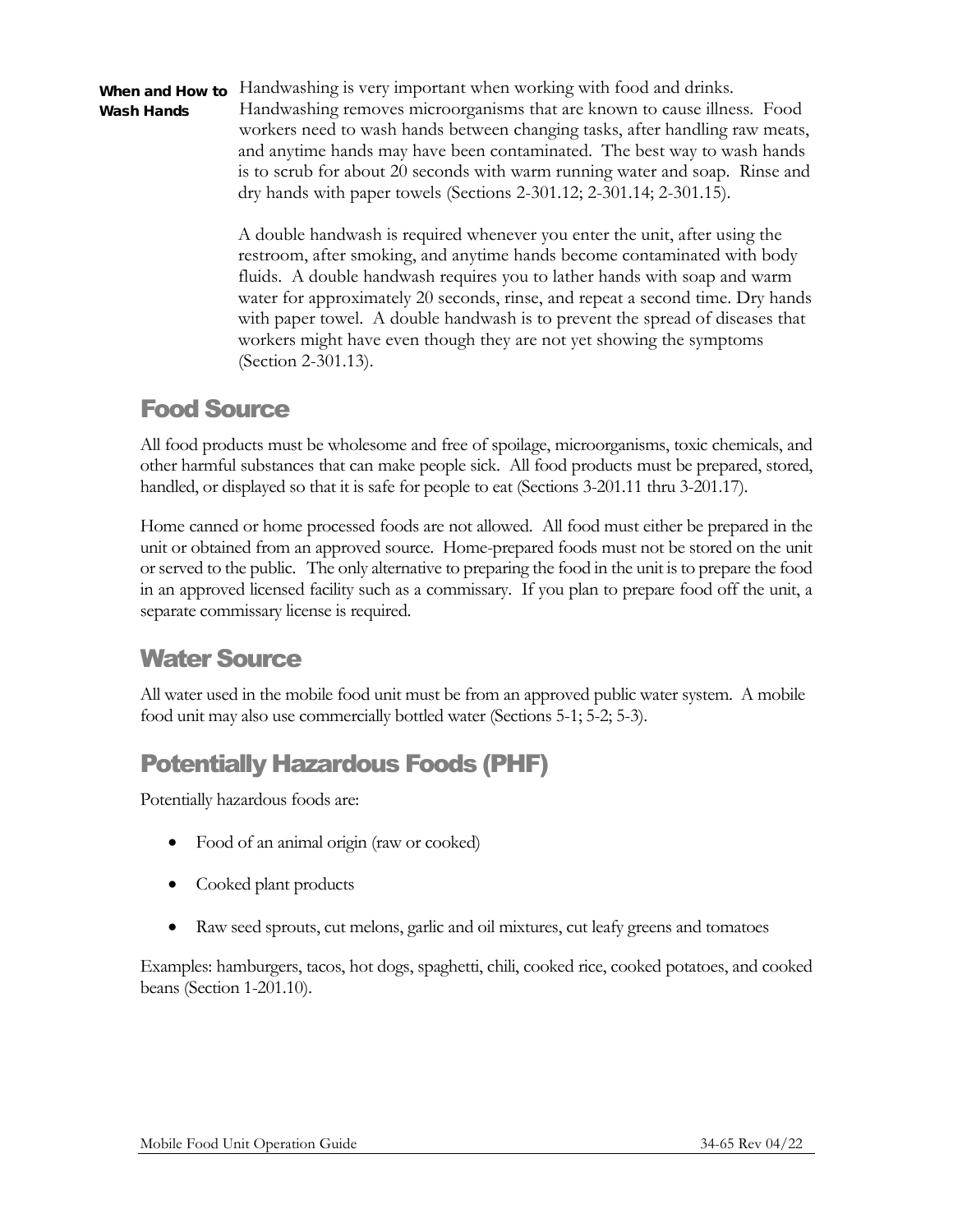# <span id="page-11-0"></span>Food Temperatures

| Hot and Cold<br>Holding | Potentially hazardous foods must be kept cold at 41°F or colder or kept hot at 135°F<br>or hotter. Temperatures between 41°F and 135°F allow for rapid growth of bacteria<br>that can make people sick. Use equipment capable of holding food hot (135°F or<br>hotter). Open flames often fail and blow out. Be sure equipment will work and can<br>always hold food hot (Sections 3-501.11 thru 3-501.19).                                                                                                                                        |
|-------------------------|----------------------------------------------------------------------------------------------------------------------------------------------------------------------------------------------------------------------------------------------------------------------------------------------------------------------------------------------------------------------------------------------------------------------------------------------------------------------------------------------------------------------------------------------------|
|                         | Use refrigerators or ice to store food cold (41°F). The ice must be from an<br>approved source. All containers used must allow for water to drain away as ice<br>melts (like an insulated cooler with drain plug). Keep enough ice available to keep<br>the food surrounded by ice for the duration of the operation.                                                                                                                                                                                                                              |
| Date Marking            | Date-mark ready-to-eat potentially hazardous foods that will be kept longer than 24<br>hours at 41°F with a date to discard at 7 days from the day of preparation.                                                                                                                                                                                                                                                                                                                                                                                 |
| Thawing Foods           | Foods may be thawed under refrigeration, under cool running water, or in a<br>microwave if it will be cooked immediately.                                                                                                                                                                                                                                                                                                                                                                                                                          |
| Cooling                 | Mobile food units may not cool potentially hazardous foods unless they comply with<br>one of the following conditions:                                                                                                                                                                                                                                                                                                                                                                                                                             |
|                         | (1) The food is cooled in a licensed commissary that meets the requirements of<br>OAR 333-150-0000;<br>(2) Commercial refrigeration equipment is provided on the unit that is capable of<br>cooling foods in accordance with                                                                                                                                                                                                                                                                                                                       |
|                         | section 3-501.14; or<br>(3) Written cooling procedures are prepared in advance by the operator and<br>approved by the regulatory authority prior to conducting cooling on the unit. The<br>person in charge shall maintain cooling logs and record temperature<br>measurements to document that food is cooled in accordance with section 3-<br>501.14. The logs must be maintained on the unit for 90 days and be available for<br>inspection upon request.<br>(4) Units licensed prior to February 1, 2020 must meet this requirement by July 1, |
|                         | 2020.<br>Refer to Fact Sheet #31 on Cooling for more information:<br>https://www.oregon.gov/oha/PH/HEALTHYENVIRONMENTS/FOODSAF<br>ETY/Documents/FactSheet31Cooling.pdf                                                                                                                                                                                                                                                                                                                                                                             |
| Cooking                 | Cook raw animal products to the following internal temperatures (Sections 3-401.11<br>thru $3-401.13$ :<br>Ground beef and other ground meats to 155°F<br>Pork, eggs, fish, and other potentially hazardous foods 145°F                                                                                                                                                                                                                                                                                                                            |
|                         | A consumer advisory will be required for facilities that serve raw or under<br>cooked animal products, such as "burgers cooked to order".                                                                                                                                                                                                                                                                                                                                                                                                          |
| Reheating               | All potentially hazardous foods that have been cooked and cooled must be reheated<br>to at least $165^{\circ}$ F within two hours before being placed in hot holding (Section 3-<br>$403.11$ ).                                                                                                                                                                                                                                                                                                                                                    |
|                         |                                                                                                                                                                                                                                                                                                                                                                                                                                                                                                                                                    |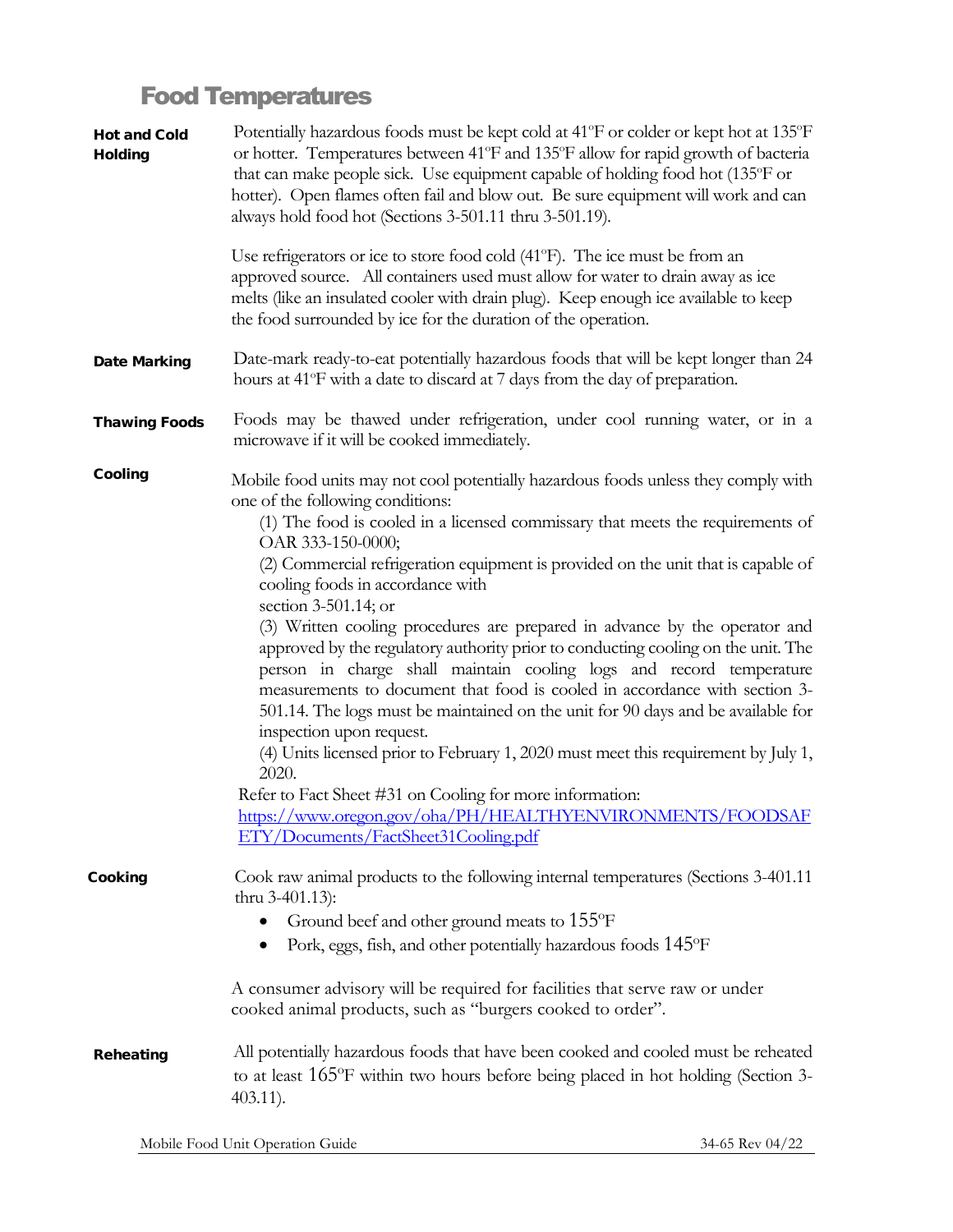# <span id="page-12-0"></span>**Thermometers**

Metal-stem probe food thermometers with a temperature range of  $0^{\circ}$ F to 220 $^{\circ}$ F are required to test food temperatures when holding foods hot, cold or when cooking raw animal products. Clean and sanitize your thermometer after each use (Sections 4-203.11; 4-502.11). A small diameter probe is required to measure the temperature of thin foods, such as burgers and fish fillets.

It is important to ensure that the thermometer is working properly. An easy way to check your thermometer is to pack a container with crushed ice and add enough water to make it slushy. Put the thermometer into the slush and wait for 30 seconds until the dial stops moving. The dial should read 32°F. If it has a different reading, adjust the hex nut keeping the probe in the slush until it reads 32°F. For digital thermometers, follow manufacturer instructions on how to adjust the thermometer.



Refrigerator thermometers are required to confirm that the refrigerator or cooler is staying cold at 41<sup>o</sup>F (Section 4-204.112).

# <span id="page-12-1"></span>**Dishwashing**

A commercial dishwasher or a three-compartment sink are used to wash, rinse, and sanitize all equipment and utensils. Using a three-compartment sink, wash equipment and utensils with soapy hot water, rinse with hot water, immerse in sanitizer and air dry. Sanitizer can be made up of 50- 100 ppm of chlorine bleach or 200 ppm of quaternary ammonium. Use test strips that are made for the sanitizer that you are using. The test strips will ensure that the sanitizer has been mixed according to manufacturer's directions (Chapter 4).

For units that do not have a dishwashing, you must bring multiple clean utensils to replace any that have been in use for four hours or utensils that have been dropped or contaminated.

# <span id="page-12-2"></span>Cleaning and Sanitizing

Clean and sanitize food-contact surfaces between preparing raw and ready-to-eat foods. Food contact surfaces must be washed, rinsed, and sanitized as with dishwashing. Wiping cloths must be stored in a sanitizing solution between uses. Wipe cloths used for wiping areas that contacted raw animal products must be stored in a container of sanitizer separate from all other sanitizers (Section 3-304.14).